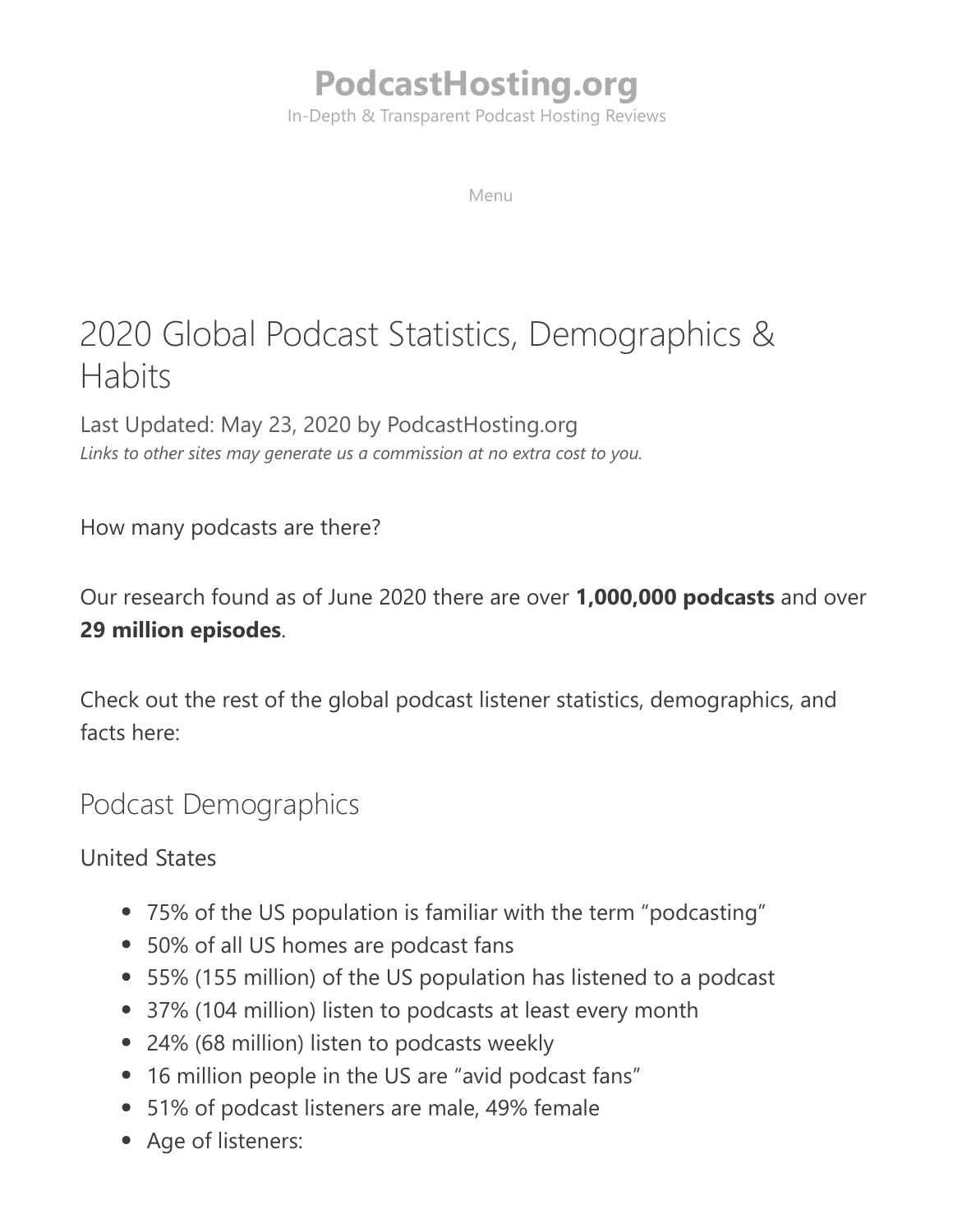- 12-34: 48%
- 35-54: 32%
- $55 + 20\%$
- 63% of podcast listeners are white
- 41% of monthly podcast listeners have household income over \$75K (vs 29% for US population)
- 25% of US podcast listeners have a 4-year college degree (vs 19% of US population)
- 51% employed full-time (vs 44% of US population)

### Canada

- 63% of the Canadian population is familiar with the term "podcasting"
- 36% listened to a podcast in the last month
- 23% listened to a podcast in the last week

### Australia

### *Recently Updated May 2020*

Awareness in Australia is much higher than the US, but listening is much lower.

- 87% of the Australian population is familiar with the term "podcasting"
- 30% of the Australian population has listened to a podcast
- 25% listened to a podcast in the last month
- 17% listened to a podcast in the last week

## Italy

- 26% (7 million) listened to a podcast in the last month
- Percent of age range that has listened to a podcast in the last year:
	- 18-34: 52%
	- 35-44: 47%
	- $\bullet$  45-54: 46%
	- $55 + 31\%$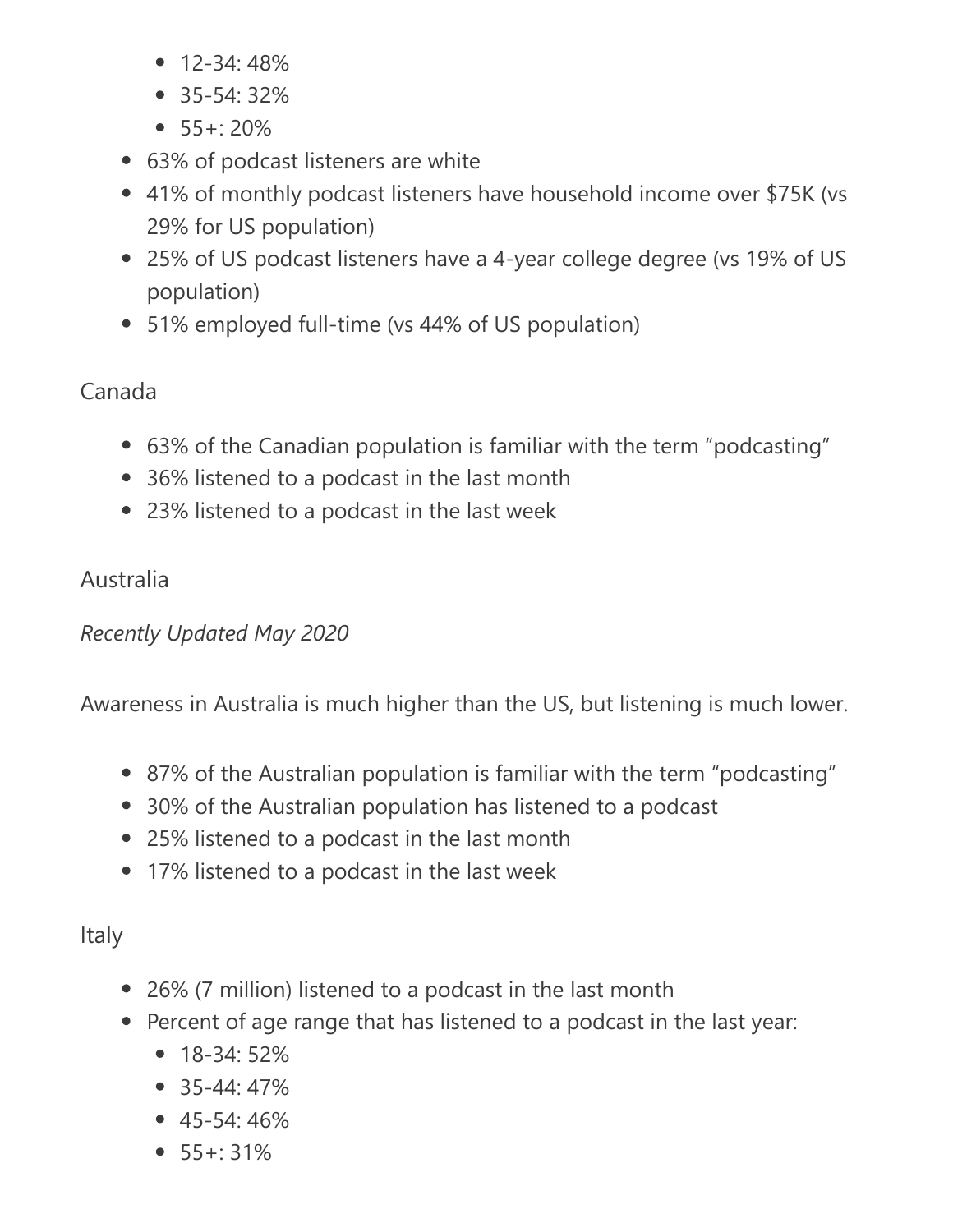# Podcast Listening Habits

#### United States

- 90% of podcast listening is done at home
- 64% listen while driving
- Podcast listeners subscribe to an average of 6 shows
- Podcast listeners listen to an average of 7 different shows per week
- 93% listen to all or most of each episode
- Podcast listening on a computer went up from 29% to 31%
- 19% of listeners increase the speed
- 65% of monthly podcast listeners have been listening for less than 3 years
- Comedy, education, and news are the most popular podcasting genres.

#### Canada

- 91% of podcast listening is done at home
- 35% listen while driving
- 24% listen at work
- Podcast listeners listen to an average of 5 different shows per week
- 81% listen to all or most of each episode
- Mobile podcast listening went from 59% to 75% (2018 to 2019)
- 27% of listeners increase the speed

#### Australia

- 81% of podcast listening is done at home
- 45% listen in a vehicle
	- 14% of all in-car listening is to podcasts (up from 12% in 2019)
- 18% listen on public transportation
- 14% listen at work
- 9% listen while working out
- Podcast listeners listen to an average of 6 different shows per week
- 85% listen to podcasts on a mobile device
- 11% listen on a computer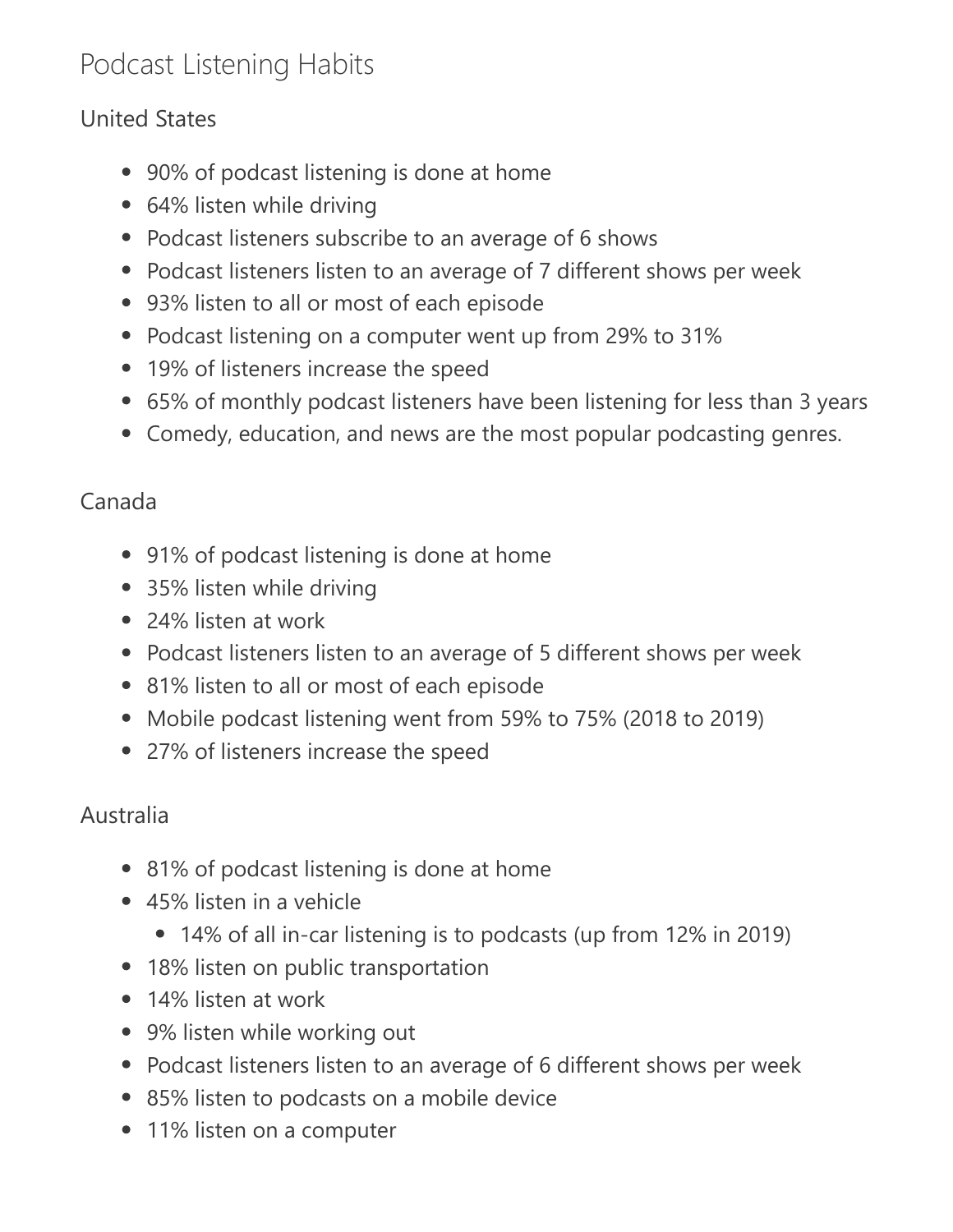Italy

- 78% listen at home
- 30% listen in a car
- 26% listen on public transportation

## Podcast Advertising Stats

- 81% of podcast listeners pay attention to podcast ads
- 63% say they sometimes or always ignore TV commercials
- 66% sometimes or always ignore digital ads
- 61% sometimes or always ignore billboards
- 59% sometimes or always ignore radio commercials
- 60% of podcast listeners have bought something from a podcast ad
- 72% of people who have listened to a podcast for four or more years have made a purchase
- 54% are **more likely** to consider the brand advertised (only 7% are less likely)

Image source: [podcastinsights.com](https://www.podcastinsights.com/podcast-statistics/)

Want to start your own podcast? [You'll need a podcast hosting](https://podcasthosting.org/) platform.

Sources For Podcast Statistics:

• [My Podcast Reviews](https://mypodcastreviews.com/podcast-industry-statistics/)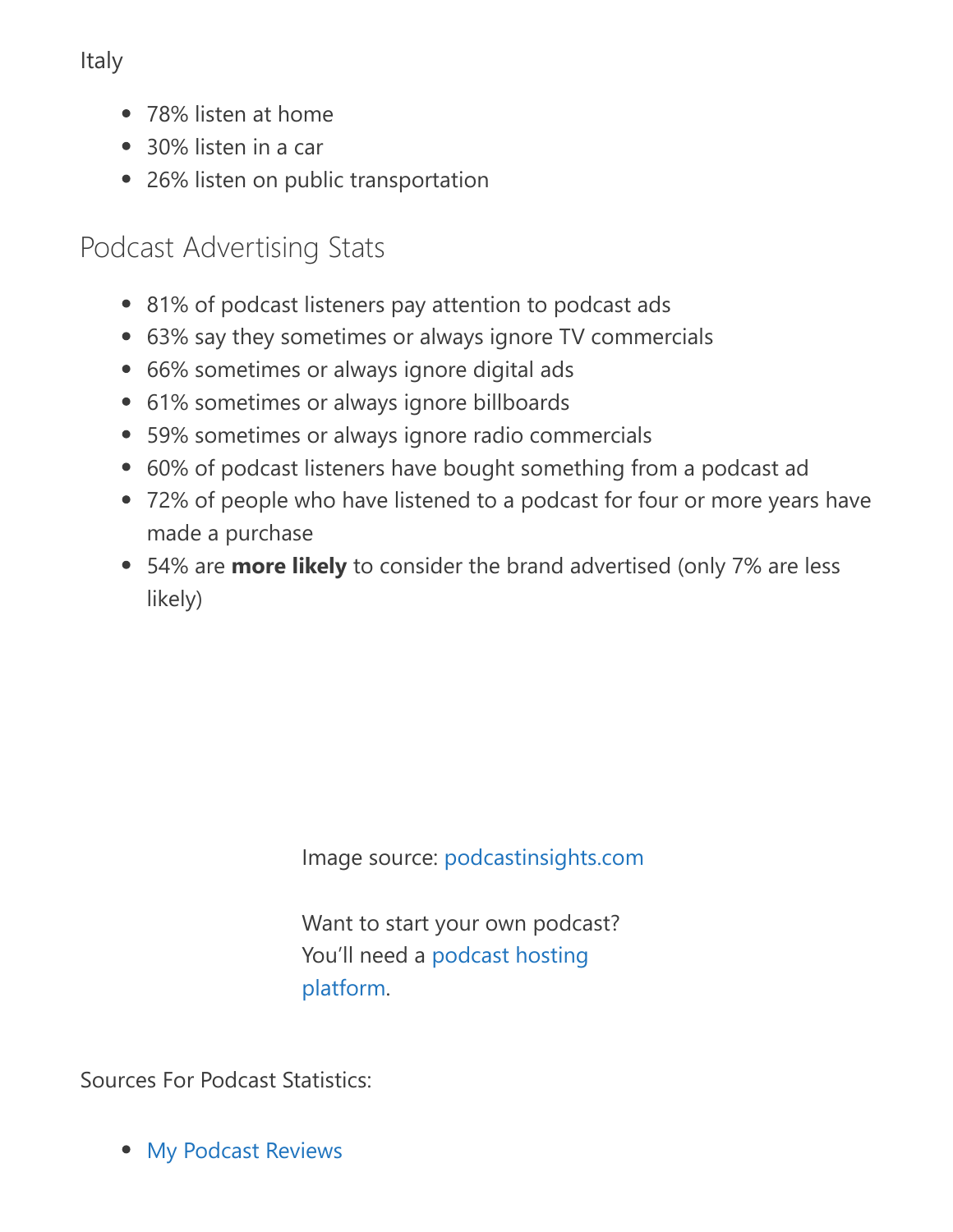- [Chartable](https://chartable.com/)
- [Nielsen](http://www.nielsen.com/content/dam/corporate/us/en/reports-downloads/2018-reports/marketeres-guide-to-podcasting-march-2018.pdf)
- Edison Research
	- [United States](https://www.edisonresearch.com/the-infinite-dial-2020/) (2020)
	- [Canada](https://www.edisonresearch.com/the-infinite-dial-canada-2019/) (2019)
	- [Australia](http://www.edisonresearch.com/wp-content/uploads/2020/05/The-Infinite-Dial-2020-Australia.pdf) (2020)
- [Midroll](https://awesome.midroll.com/)
- [Statista](https://www.statista.com/statistics/1088083/podcasts-users-by-age-italy/)
- Ipsos
- **[Podcasting Resources](https://podcasthosting.org/resources/)**
- [Bluehost Coupon Code \(63% Off + Free Domain Name\)](https://podcasthosting.org/bluehost-coupon/)
- [Captivate Podcast Hosting Review](https://podcasthosting.org/captivate-review/)



Ranked #1

[Sign Up Free ↗](https://podcasthosting.org/buzzsprout/) 



Ranked #2

[Start Free Trial ↗](https://podcasthosting.org/captivate/)



[Start Free Trial ↗](https://podcasthosting.org/transistor/)